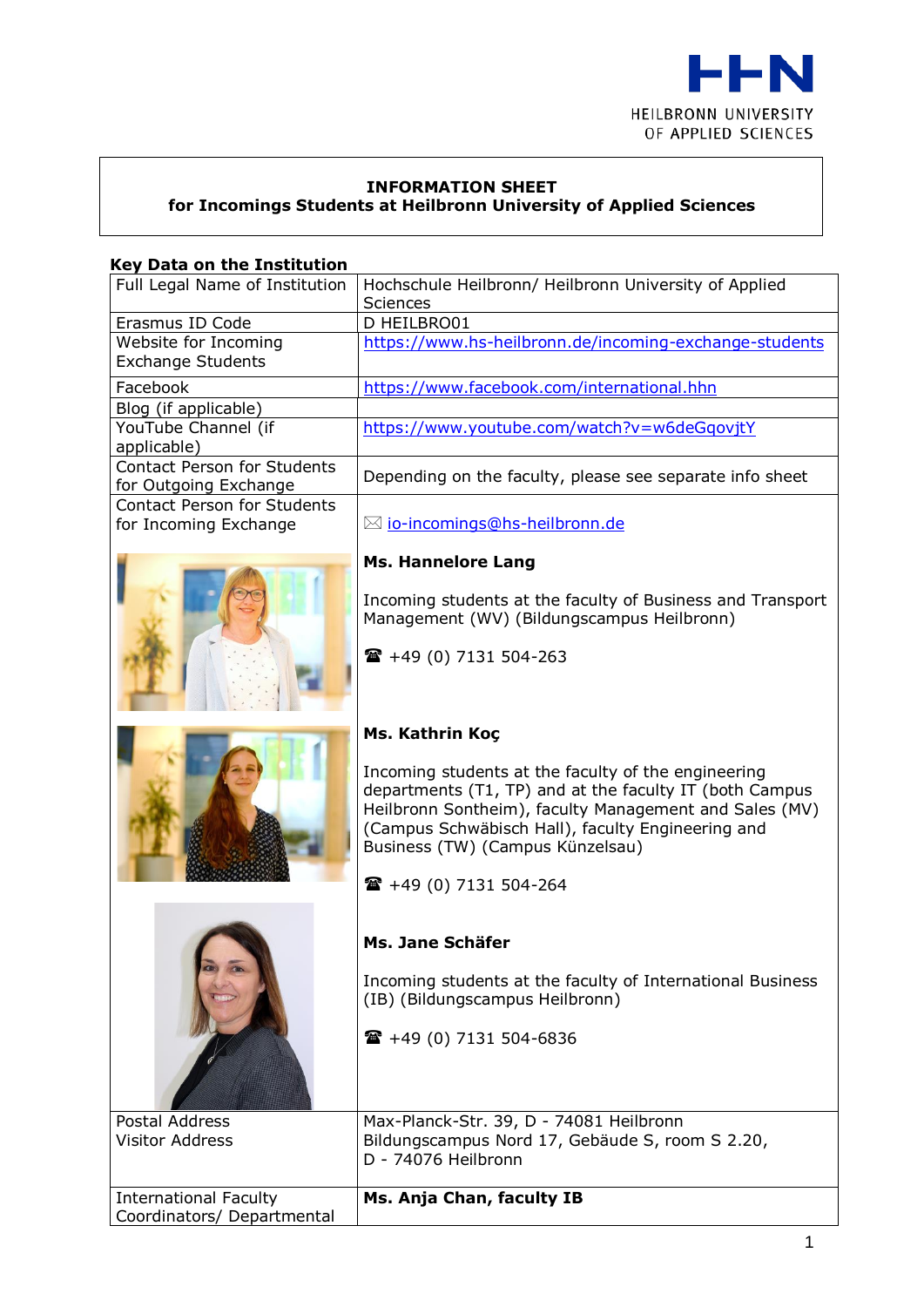| Coordinators                                                                     | ⊠ ib-exchange@hs-heilbronn.de                                                                     |
|----------------------------------------------------------------------------------|---------------------------------------------------------------------------------------------------|
| (CAN ONLY ANSWER<br>QUESTIONS CONCERNING<br>THE CONTENT OF THEIR<br>PROGRAMMES): | Ms. Leonie Kontusch, faculty WV (Bachelor)<br>$\boxtimes$ wv-international@hs-heilbronn.de        |
|                                                                                  | Ms. Susanne Stetter, faculty WV (Master)<br>⊠ susanne.stetter@hs-heilbronn.de                     |
|                                                                                  | Ms Stefanie Petrick and Mr. Prof. Dr.-Ing. Ansgar<br><b>Meroth, faculty T1</b>                    |
|                                                                                  | $\boxtimes$ t1-international@hs-heilbronn.de                                                      |
|                                                                                  | Ms. Prof. Dr. Susanne Hetterich, faculty TP<br>$\boxtimes$ susanne.hetterich@hs-heilbronn.de      |
|                                                                                  | Mr. Prof. Dr.-Ing. Gerald Permantier, faculty IT<br>$\boxtimes$ gerald.permantier@hs-heilbronn.de |
|                                                                                  | Ms. Cornelia Bächle and Mr. Prof. Dr. Wanja<br><b>Wellbrock, faculty MV</b>                       |
|                                                                                  | ⊠ cornelia.baechle@hs-heilbronn.de                                                                |
|                                                                                  | $\boxtimes$ wanja.wellbrock@hs-heilbronn.de                                                       |
|                                                                                  | Ms. Prof. Dr. Simona Gentile-Lüdecke, faculty TW<br>⊠ simona.gentile-luedecke@hs-heilbronn.de     |

## **Heilbronn and its Surroundings**

| City Information | https://www.heilbronn.de/leben/heilbronn-<br>entdecken/webcam.html |  |
|------------------|--------------------------------------------------------------------|--|
| City Website     | https://welcome.heilbronn.de/de/willkommen.html                    |  |
| Events           | https://www.heilbronn.de/kultur-freizeit.html                      |  |

# **Academic and Administrative Matters**

| Preferred Arrival Date                    | Participation in the introduction programme is strongly<br>recommended to all incoming students                                                                                                                                                                                                                                                                             |
|-------------------------------------------|-----------------------------------------------------------------------------------------------------------------------------------------------------------------------------------------------------------------------------------------------------------------------------------------------------------------------------------------------------------------------------|
| <b>Introduction Days</b>                  | <b>Summer Semester:</b> in the first half of March<br>(1,5 weeks for incomings students with non-EU<br>nationality and 1 week for incoming students with EU<br>nationality)                                                                                                                                                                                                 |
|                                           | <b>Winter Semester:</b> in the second half of September<br>(1,5 weeks for incomings students with non-EU<br>nationality,<br>1 week for incoming students with EU nationality,<br>3 weeks for incoming students taking part in the German<br>language intensive course, please see https://www.hs-<br>heilbronn.de/introduction-programme-and-german-as-<br>foreign-language |
| Semester Dates (including<br>exam period) | <b>Summer Semester: March - July</b>                                                                                                                                                                                                                                                                                                                                        |
|                                           | Winter Semester: September - February                                                                                                                                                                                                                                                                                                                                       |
|                                           | See also academic calendar for exact dates                                                                                                                                                                                                                                                                                                                                  |
|                                           | https://www.hs-heilbronn.de/academic-calendar                                                                                                                                                                                                                                                                                                                               |
| <b>Nomination Deadline</b>                | <b>Summer Semester: 15th November</b>                                                                                                                                                                                                                                                                                                                                       |
|                                           | <b>Winter Semester: 1st May</b>                                                                                                                                                                                                                                                                                                                                             |
| <b>Application Deadline</b>               | <b>Summer Semester: 1st December</b>                                                                                                                                                                                                                                                                                                                                        |
|                                           | Winter Semester: 15th May                                                                                                                                                                                                                                                                                                                                                   |